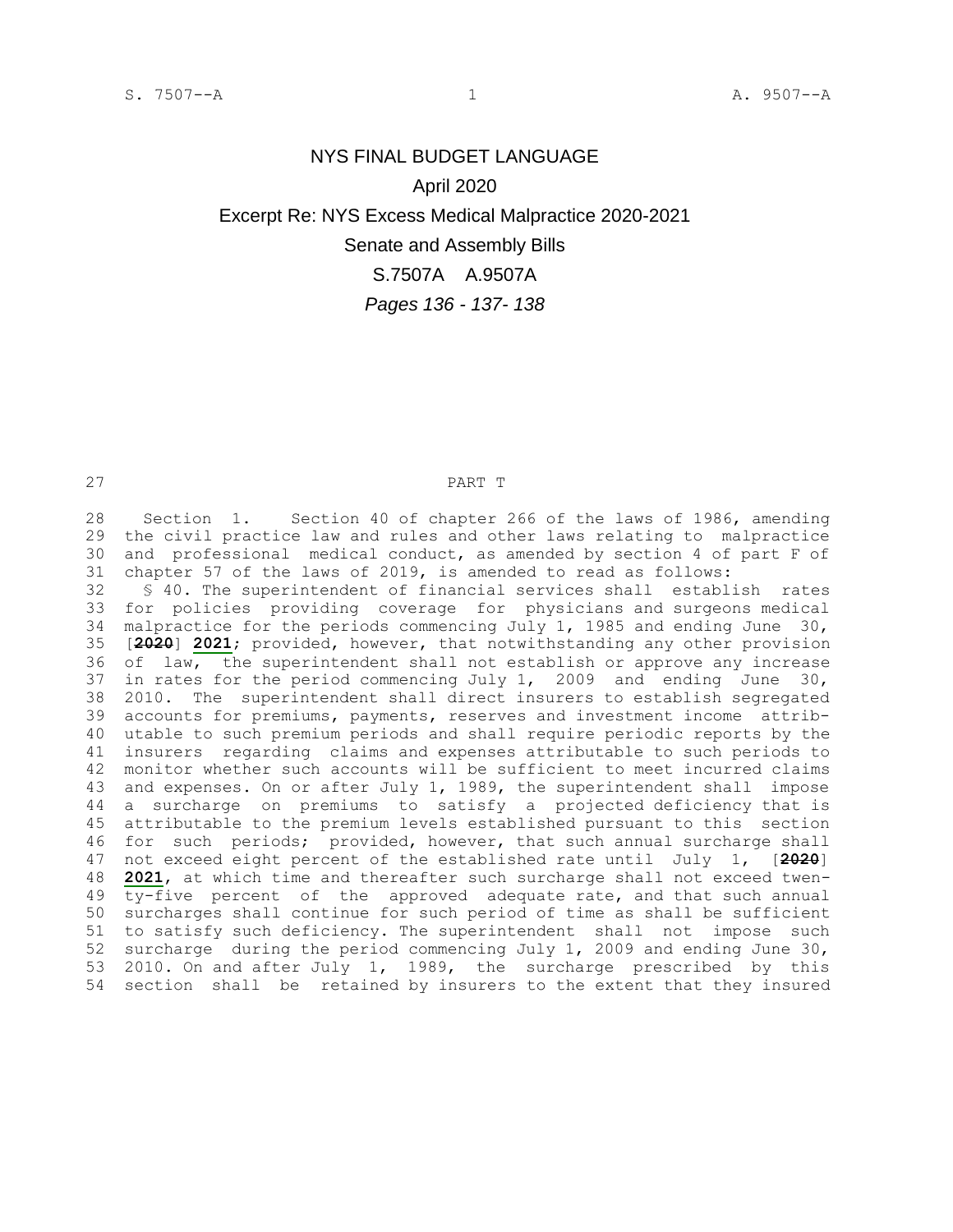physicians and surgeons during the July 1, 1985 through June 30, [**2020**] **2021** policy periods; in the event and to the extent physicians and surgeons were insured by another insurer during such periods, all or a pro rata share of the surcharge, as the case may be, shall be remitted to such other insurer in accordance with rules and regulations to be promulgated by the superintendent. Surcharges collected from physicians and surgeons who were not insured during such policy periods shall be apportioned among all insurers in proportion to the premium written by each insurer during such policy periods; if a physician or surgeon was insured by an insurer subject to rates established by the superintendent during such policy periods, and at any time thereafter a hospital, health maintenance organization, employer or institution is responsible for responding in damages for liability arising out of such physician's or surgeon's practice of medicine, such responsible entity shall also remit to such prior insurer the equivalent amount that would then be collected as a surcharge if the physician or surgeon had continued to remain insured by such prior insurer. In the event any insurer that provided coverage during such policy periods is in liquidation, the property/casualty insurance security fund shall receive the portion of surcharges to which the insurer in liquidation would have been entitled. The surcharges authorized herein shall be deemed to be income earned for the purposes of section 2303 of the insurance law. The superintendent, in establishing adequate rates and in determining any projected defi- ciency pursuant to the requirements of this section and the insurance law, shall give substantial weight, determined in his discretion and judgment, to the prospective anticipated effect of any regulations promulgated and laws enacted and the public benefit of stabilizing malpractice rates and minimizing rate level fluctuation during the peri- od of time necessary for the development of more reliable statistical experience as to the efficacy of such laws and regulations affecting medical, dental or podiatric malpractice enacted or promulgated in 1985, 1986, by this act and at any other time. Notwithstanding any provision of the insurance law, rates already established and to be established by the superintendent pursuant to this section are deemed adequate if such rates would be adequate when taken together with the maximum authorized annual surcharges to be imposed for a reasonable period of time whether or not any such annual surcharge has been actually imposed as of the establishment of such rates.

 § 2. Section 20 of part H of chapter 57 of the laws of 2017, amending the New York Health Care Reform Act of 1996 and other laws relating to extending certain provisions relating thereto, as amended by section 6 of part F of chapter 57 of the laws of 2019, is amended to read as follows:

 § 20. Notwithstanding any law, rule or regulation to the contrary, only physicians or dentists who were eligible, and for whom the super- intendent of financial services and the commissioner of health, or their designee, purchased, with funds available in the hospital excess liabil- ity pool, a full or partial policy for excess coverage or equivalent excess coverage for the coverage period ending the thirtieth of June, two thousand [**nineteen,**] **twenty,** shall be eligible to apply for such coverage for the coverage period beginning the first of July, two thou- sand [**nineteen;**] **twenty;** provided, however, if the total number of physicians or dentists for whom such excess coverage or equivalent excess coverage was purchased for the policy year ending the thirtieth of June, two thousand [**nineteen**] **twenty** exceeds the total number of physicians or dentists certified as eligible for the coverage period